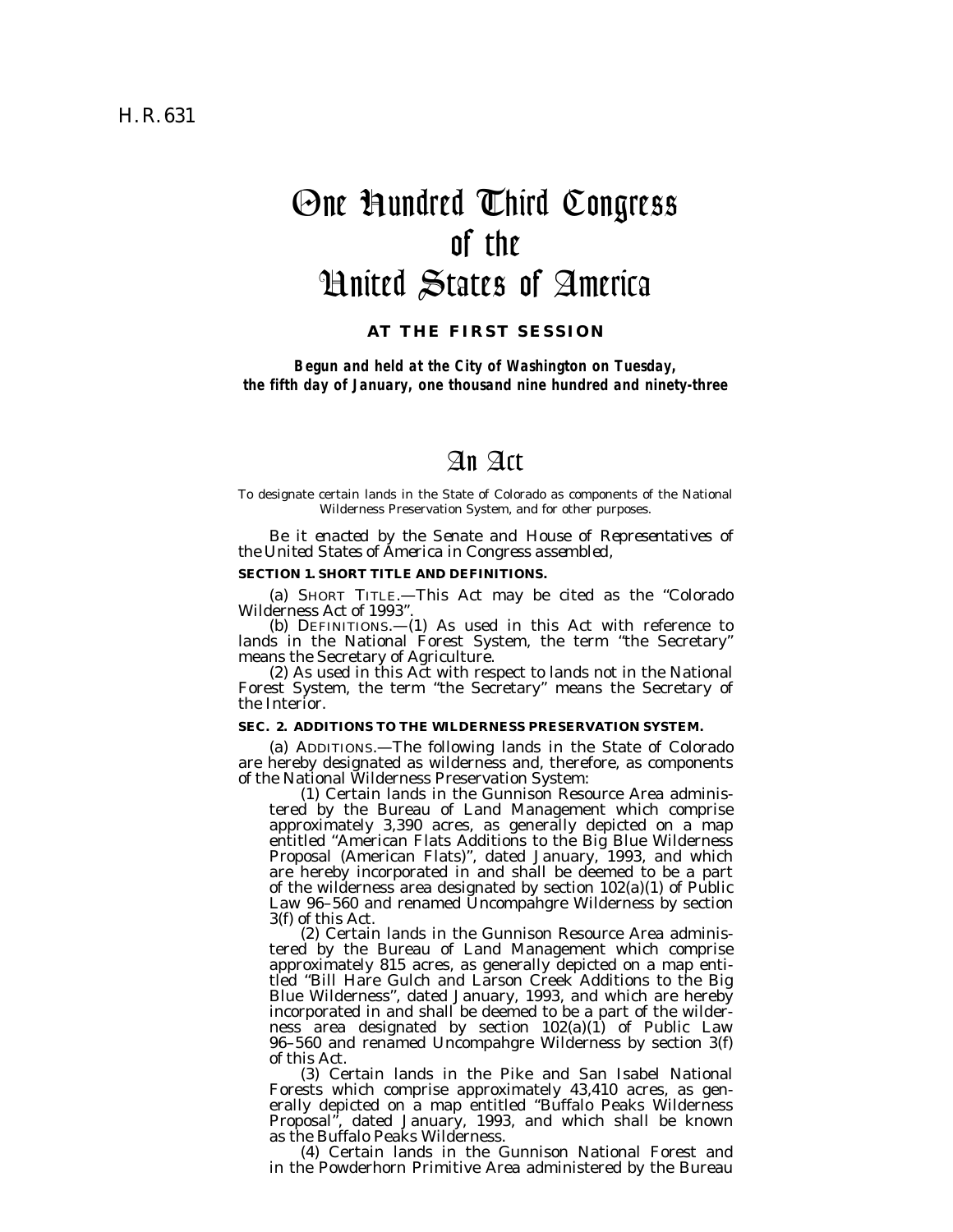of Land Management which comprise approximately 60,100 acres, as generally depicted on a map entitled ''Powderhorn Wilderness Proposal'', dated January, 1993, and which shall be known as the Powderhorn Wilderness.

(5) Certain lands in the Routt National Forest which comprise approximately 20,750 acres, as generally depicted on a map entitled ''Davis Peak Additions to Mount Zirkel Wilderness Proposal'', dated January, 1993, and which are hereby incorporated in and shall be deemed to be a part of the Mount Zirkel Wilderness designated by Public Law 88-555, as amended by Public Law 96-560.

(6) Certain lands in the Gunnison National Forests which comprise approximately 33,060 acres, as generally depicted on a map entitled ''Fossil Ridge Wilderness Proposal'', dated January, 1993, and which shall be known as the Fossil Ridge Wilderness.

(7) Certain lands in the San Isabel National Forest which comprise approximately 22,040 acres, as generally depicted on a map entitled ''Greenhorn Mountain Wilderness Proposal'', dated January, 1993, and which shall be known as the Greenhorn Mountain Wilderness.

(8) Certain lands within the Pike National Forest which comprise approximately 14,700 acres, as generally depicted on a map entitled ''Lost Creek Wilderness Addition Proposal'', dated January, 1993, which are hereby incorporated in and shall be deemed to be a part of the Lost Creek Wilderness designated by Public Law 96–560: *Provided*, That the Secretary is authorized to acquire, only by donation or exchange, various mineral reservations held by the State of Colorado within the boundaries of the Lost Creek Wilderness additions designated

by this Act. (9) Certain lands in the Gunnison National Forests which comprise approximately 5,500 acres, as generally depicted on a map entitled ''O-Be-Joyful Addition to the Raggeds Wilderness Proposal", dated January, 1993, and which are hereby incorporated in and shall be deemed to be a part of the Raggeds Wilderness designated by Public Law 96–560. (10) Certain lands in the Rio Grande and San Isabel

National Forests and lands in the San Luis Resource Area administered by the Bureau of Land Management which comprise approximately 226,455 acres, as generally depicted on four maps entitled ''Sangre de Cristo Wilderness Proposal (North Section)'', ''Sangre de Cristo Wilderness Proposal (North Middle Section)'', ''Sangre de Cristo Wilderness Proposal (South Middle Section)'', and ''Sangre de Cristo Wilderness Proposal (South Section)'', all dated January, 1993, and which shall be known as the Sangre de Cristo Wilderness.

(11) Certain lands in the Routt National Forest which comprise approximately 47,140 acres, as generally depicted on a map entitled ''Service Creek Wilderness Proposal (Sarvis Creek Wilderness)'', dated January, 1993, and which shall be known as the Sarvis Creek Wilderness.

(12) Certain lands in the San Juan National Forest which comprise approximately 31,100 acres, as generally depicted on two maps, one entitled ''South San Juan Wilderness Expansion Proposal, Montezuma Peak'' and the other entitled ''South San Juan Wilderness Expansion Proposal, V-Rock Trail'', both dated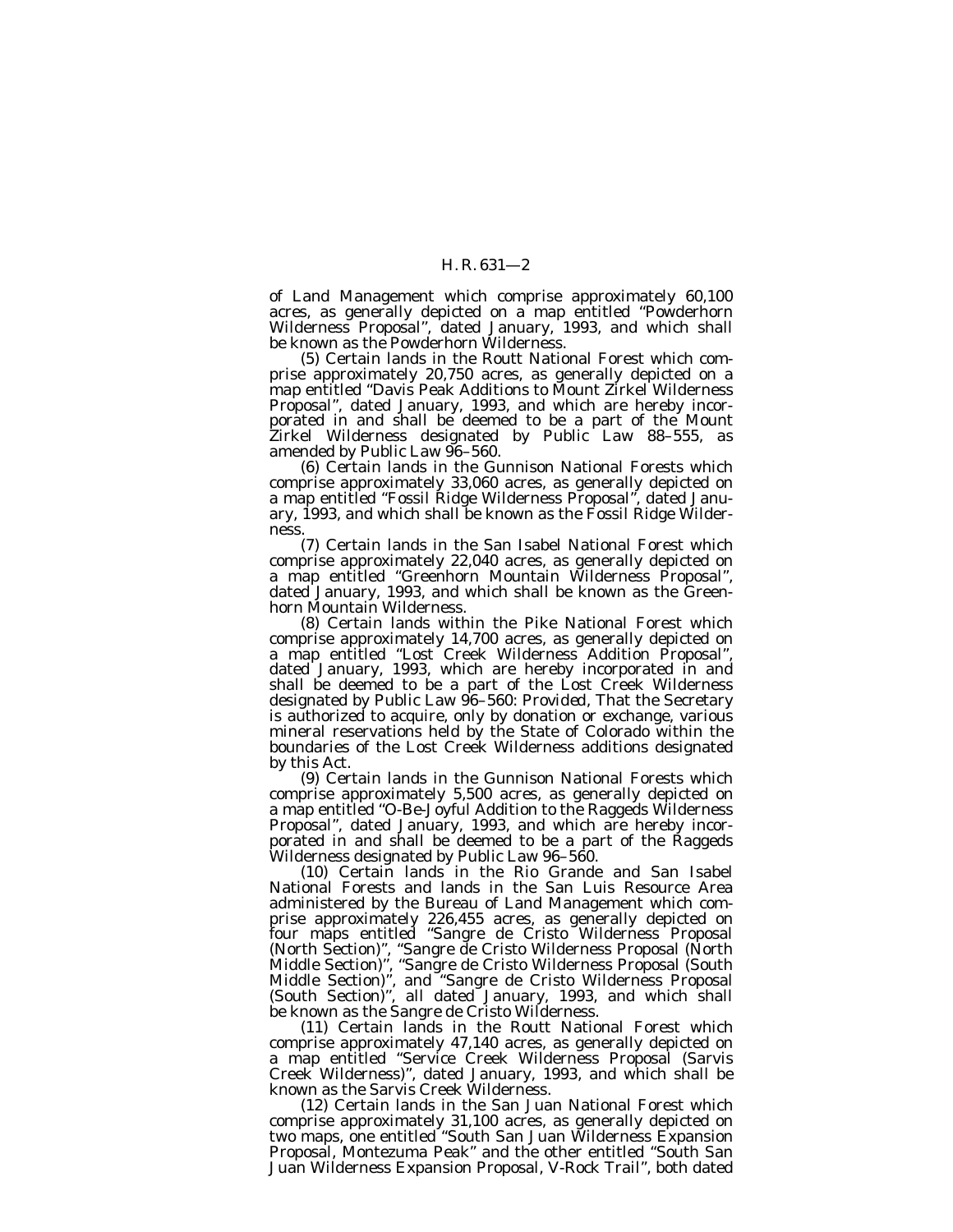January, 1993, and which are hereby incorporated in and shall be deemed to be a part of the South San Juan Wilderness designated by Public Law 96–560.

(13) Certain lands in the White River National Forest which comprise approximately 8,330 acres, as generally depicted on a map entitled ''Spruce Creek Addition to the Hunter-Fryingpan Wilderness Proposal'', dated January, 1993, and which are hereby incorporated in and shall be deemed to be part of the Hunter Fryingpan Wilderness designated by Public Law 95–327: *Provided*, That no right, or claim of right, to the diversion and use of waters by the Fryingpan-Arkansas Project shall be prejudiced, expanded, diminished, altered, or affected by this Act, nor shall anything in this Act be construed to expand, abate, impair, impede, limit, interfere with, or prevent the construction, operation, use, maintenance, or repair of the project facilities and diversion systems to their full extent.

(14) Certain lands in the Arapaho National Forest which comprise approximately 8,095 acres, as generally depicted on a map entitled ''Byers Peak Wilderness Proposal'', dated January, 1993, and which shall be known as the Byers Peak Wilderness.

(15) Certain lands in the Arapaho National Forest which comprise approximately 12,300 acres, as generally depicted on a map entitled ''Vasquez Peak Wilderness Proposal'', dated January, 1993, and which shall be known as the Vasquez Peak Wilderness.

(16) Certain lands in the San Juan National Forest which comprise approximately 28,740 acres, as generally depicted on a map entitled ''West Needle Wilderness Proposal and Weminuche Additions'', dated January, 1993, and which are hereby incorporated in and shall be deemed to be a part of the Weminuche Wilderness designated by Public Law 93-632, as amended by Public Law 96-560.

(17) Certain lands in the Rio Grande National Forest which comprise approximately 25,640 acres, as generally depicted on a map entitled ''Wheeler Addition to the La Garita Wilderness Proposal", dated January, 1993, and which shall be incorporated in and shall be deemed to be a part of the La Garita<br>Wilderness designated by Public Law 96–560. Wilderness designated by Public Law 96–560. (18) Certain lands in the Arapaho National Forest which

comprise approximately 13,175 acres, as generally depicted on a map entitled "Farr Wilderness Proposal", dated January, 1993, and which shall be known as the Ptarmigan Peak Wilderness.

(19) Certain lands in the Arapaho National Forest which comprise approximately 6,990 acres, as generally depicted on a map entitled ''Bowen Gulch Additions to Never Summer Wilderness Proposal'', dated January, 1993, and which are hereby incorporated in and shall be deemed to be a part of the Never Summer Wilderness designated by Public Law 96–560.

(b) MAPS AND DESCRIPTIONS.—As soon as practicable after the date of enactment of this Act, the appropriate Secretary shall file a map and a boundary description of each area designated as wilderness by this Act with the Committee on Energy and Natural Resources of the United States Senate and the Committee on Natu-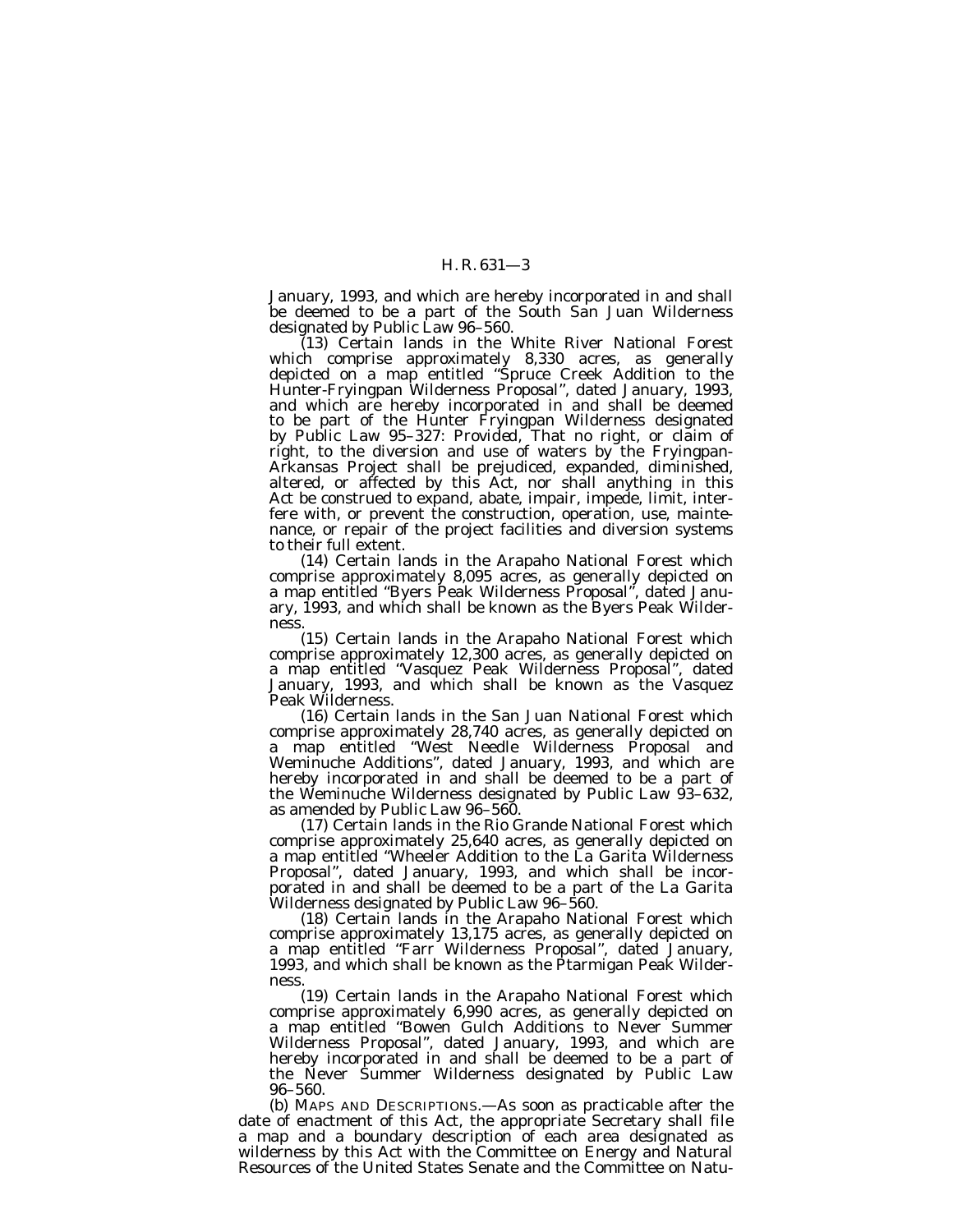ral Resources of the United States House of Representatives. Each map and description shall have the same force and effect as if included in this Act, except that the appropriate Secretary is authorized to correct clerical and typographical errors in such boundary descriptions and maps. Such maps and boundary descriptions shall be on file and available for public inspection in the Office of the Chief of the Forest Service, Department of Agriculture, and the Office of the Director of the Bureau of Land Management, Department of the Interior, as appropriate.

#### **SEC. 3. ADMINISTRATIVE PROVISIONS.**

(a) IN GENERAL.—(1) Subject to valid existing rights, lands designated as wilderness by this Act shall be managed by the Secretary of Agriculture or the Secretary of the Interior, as appropriate, in accordance with the Wilderness Act (16 U.S.C. 1131 et seq.) and this Act, except that, with respect to any wilderness areas designated by this Act, any reference in the Wilderness Act to the effective date of the Wilderness Act shall be deemed to be a reference to the date of enactment of this Act.

(2) Administrative jurisdiction over those lands designated as wilderness pursuant to paragraphs (2) and (10) of section 2(a) of this Act, and which, as of the date of enactment of this Act, are administered by the Bureau of Land Management, is hereby transferred to the Forest Service and such lands are hereby added to the appropriate National Forest.

(b) GRAZING.—Grazing of livestock in wilderness areas designated by this Act shall be administered in accordance with the provisions of section 4(d)(4) of the Wilderness Act (16 U.S.C. 1133(d)(4)), as further interpreted by section 108 of Public Law 96–560, and, as regards wilderness managed by the Bureau of Land Management, the guidelines set forth in Appendix A of House<br>Report 101–405 of the 101st Congress.

(c) STATE JURISDICTION.—As provided in section  $4(d)(7)$  of the Wilderness Act (16 U.S.C. 1133(d)(7)), nothing in this Act shall be construed as affecting the jurisdiction or responsibilities of the

State of Colorado with respect to wildlife and fish in Colorado. American Wilderness Act of 1978 (92 Stat. 41) is amended by striking "Subject to" and all that follows through "System.".

(e) BUFFER ZONES.—Congress does not intend that the designation by this Act of wilderness areas in the State of Colorado creates or implies the creation of protective perimeters or buffer zones around any wilderness area. The fact that nonwilderness activities or uses can be seen or heard from within a wilderness area shall not, of itself, preclude such activities or uses up to the boundary of the wilderness area.

(f) WILDERNESS NAME CHANGE.—The wilderness area designated as ''Big Blue Wilderness'' by section 102(a)(1) of Public Law 96–560, and the additions thereto made by paragraphs (1) and (2) of section 2(a) of this Act, shall hereafter be known as the Uncompahgre Wilderness. Any reference to the Big Blue Wilderness in any law, regulation, map, document, record, or other paper of the United States shall be considered to be a reference to the Uncompahgre Wilderness.

(g) BOUNDARIES AND AUTHORIZATIONS TO USE LANDS.—(1) For the purpose of section 7 of the Land and Water Conservation Fund Act of 1965 (16 U.S.C. 4601–9), the boundaries of affected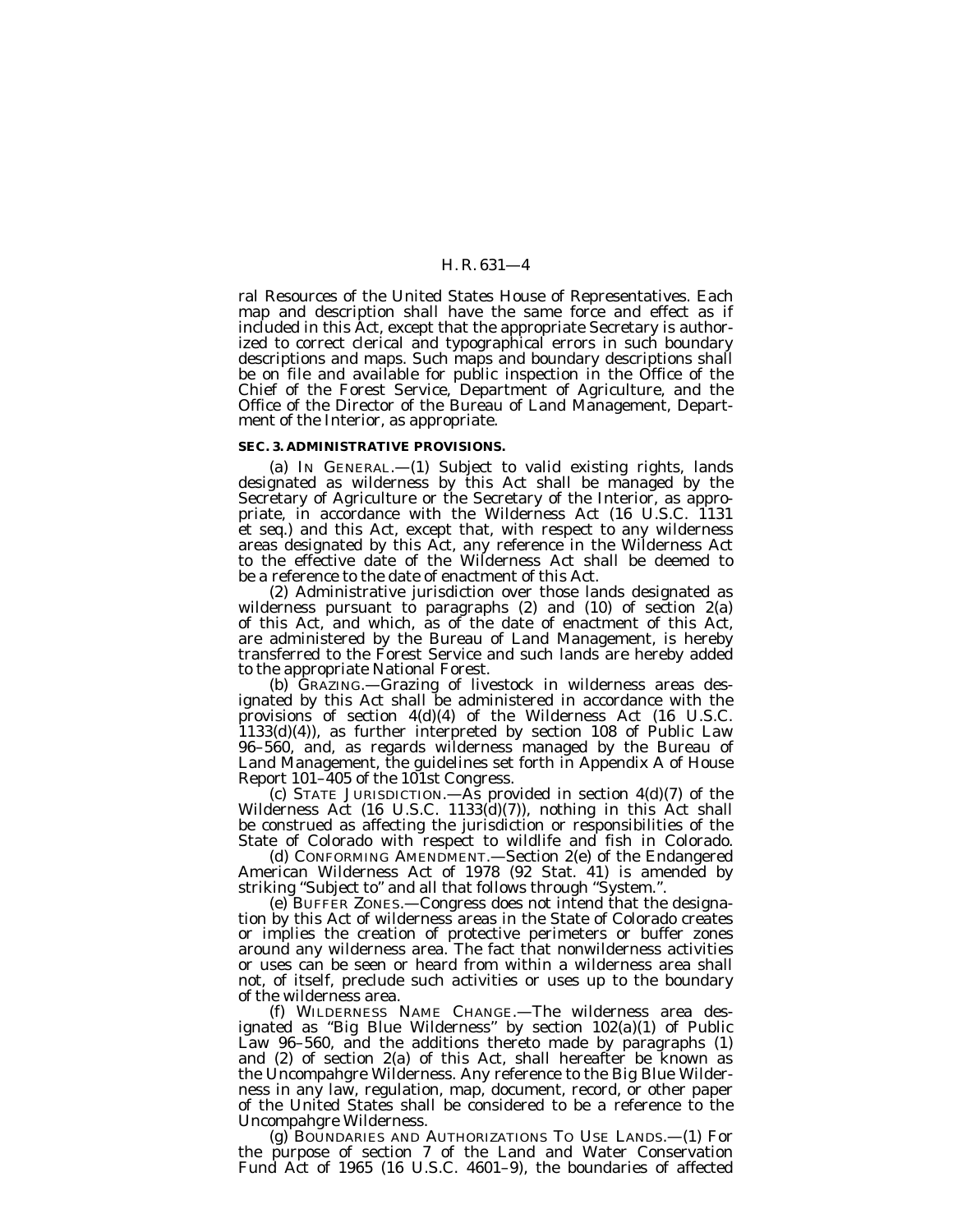National Forests, as modified by this section, shall be considered to be the boundaries of such National Forests as of January 1, 1965.

(2) Nothing in this subsection shall affect valid existing rights of any person under the authority of law.

(3) Authorizations to use lands transferred by this section which were issued prior to the date of enactment of this Act shall remain subject to the laws and regulations under which they were issued, to the extent consistent with this Act. Such authorizations shall be administered by the Secretary of Agriculture. Any renewal or extension of such authorizations shall be subject to the laws and regulations pertaining to the Forest Service, Department of Agriculture, and the applicable law, including this Act. The change of administrative jurisdiction resulting from the enactment of this section shall not in itself constitute a basis for denying or approving the renewal or reissuance of any such authorization.

#### **SEC. 4. WILDERNESS RELEASE.**

(a) REPEAL OF WILDERNESS STUDY PROVISIONS.—Sections 105 and 106 of the Act of December 22, 1980 (Public Law 96–560), are hereby repealed.

(b) INITIAL PLANS.—Section 107(b)(2) of the Act of December 22, 1980 (Public Law 96–560), is amended by striking out ''except those lands remaining in further planning upon enactment of this Act, areas listed in sections 105 and 106 of this Act, or previously congressionally designated wilderness study areas,''.

### **SEC. 5. FOSSIL RIDGE RECREATION MANAGEMENT AREA.**

(a) ESTABLISHMENT.—(1) In order to conserve, protect, and enhance the scenic, wildlife, recreational, and other natural resource values of the Fossil Ridge area, there is hereby established the Fossil Ridge Recreation Management Area (hereinafter referred to as the ''recreation management area''). (2) The recreation management area shall consist of certain

lands in the Gunnison National Forest, Colorado, which comprise approximately 43,900 acres, as generally depicted as ''Area A'' on a map entitled ''Fossil Ridge Wilderness Proposal'', dated January, 1993.

(b) ADMINISTRATION.—The Secretary of Agriculture shall administer the recreation management area in accordance with this section and the laws and regulations generally applicable to the National Forest System.

(c) WITHDRAWAL.-Subject to valid existing rights, all lands within the recreation management area are hereby withdrawn from all forms of entry, appropriation, or disposal under the public land laws, from location, entry, and patent under the mining laws, and from disposition under the mineral and geothermal leasing laws, including all amendments thereto.

(d) TIMBER HARVESTING.—No timber harvesting shall be allowed within the recreation management area except to the extent that would be permitted in wilderness under section 4(d)(1) of the Wilderness Act for necessary control of fire, insects, and diseases, and for public safety.

(e) LIVESTOCK GRAZING.—The designation of the recreation management area shall not be construed to prohibit, or change the administration of, the grazing of livestock within the recreation management area.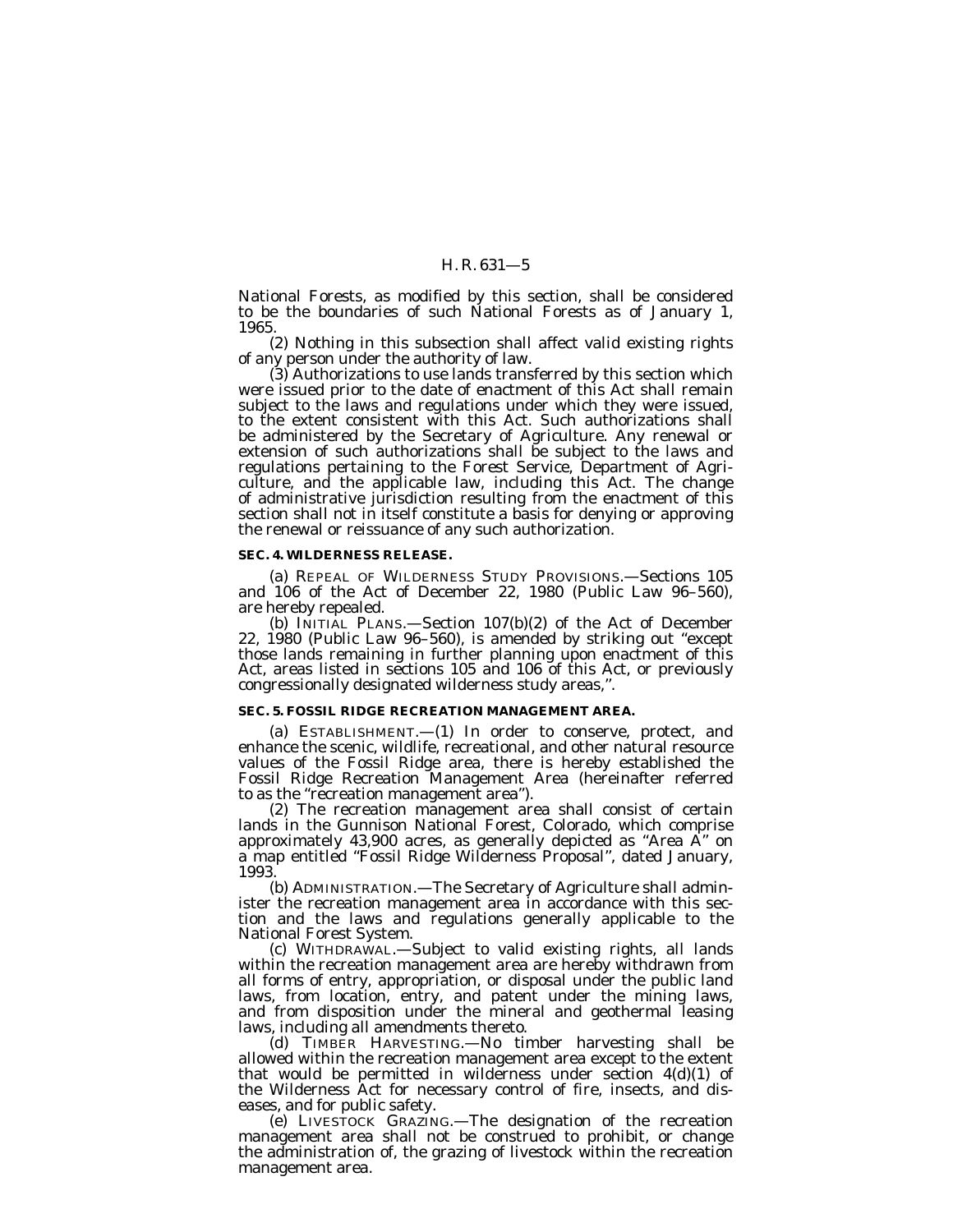(f) DEVELOPMENT.—No developed campgrounds shall be con- structed within the recreation management area. After the date of enactment of this Act, no new roads or trails may be constructed

 $(g)$  OFF-ROAD RECREATION.—Motorized travel shall be permitted within the recreation management area only on those established trails and routes existing as of July 1, 1991, on which such travel was permitted as of such date, except that other trails and routes may be used where necessary for administrative purposes or to respond to an emergency. No later than one year after the date of enactment of this Act, the Secretary shall identify such routes and trails and shall prepare and make available to the public a map showing such routes and trails. Nothing in this subsection shall be construed as precluding the Secretary from closing any trail or route from use for purposes of resource protection or public safety.

#### **SEC. 6. BOWEN GULCH PROTECTION AREA.**

(a) ESTABLISHMENT.—(1) There is hereby established in the Arapaho National Forest, Colorado, the Bowen Gulch Protection Area (hereinafter in this Act referred to as the "protection area").<br>(2) The protection area shall consist of certain lands in the

Arapaho National Forest, Colorado, which comprise approximately 11,600 acres, as generally depicted as "Area  $A$ " on a map entitled ''Bowen Gulch Additions to Never Summer Wilderness Proposal'',

dated January, 1993.<br>
(b) ADMINISTRATION.—The Secretary shall administer the protection area in accordance with this section and the laws and<br>
regulations generally applicable to the National Forest System.

regulations generally applicable to the National Forest System. (c) WITHDRAWAL.—Subject to valid existing rights, all lands within the protection area are hereby withdrawn from all forms of entry, appropriation, or disposal under the public land laws, from location, entry, and patent under the mining laws, and from disposition under the mineral and geothermal leasing laws, includ-

ing all amendments thereto.<br>
(d) DEVELOPMENT.—No developed campgrounds shall be con-<br>
structed within the protection area. After the date of enactment of this Act, no new roads or trails may be constructed within

the protection area. (e) TIMBER HARVESTING.—No timber harvesting shall be allowed within the protection area except to the extent that would be permitted in wilderness under section 4(d)(1) of the Wilderness Act for necessary control of fire, insects, and diseases, and for

public safety. (f) MOTORIZED TRAVEL.—Motorized travel shall be permitted within the protection area only on those designated trails and routes existing as of July 1, 1991, and only during periods of adequate snow cover. At all other times, mechanized, non-motorized travel shall be permitted within the protection area.

(g) MANAGEMENT PLAN.—During the revision of the Land and Resource Management Plan for the Arapaho National Forest, the Forest Service shall develop a management plan for the protection area, after providing for public comment.

#### **SEC. 7. OTHER LANDS.**

Nothing in this Act shall affect ownership or use of lands or interests therein not owned by the United States or access to such lands available under other applicable law.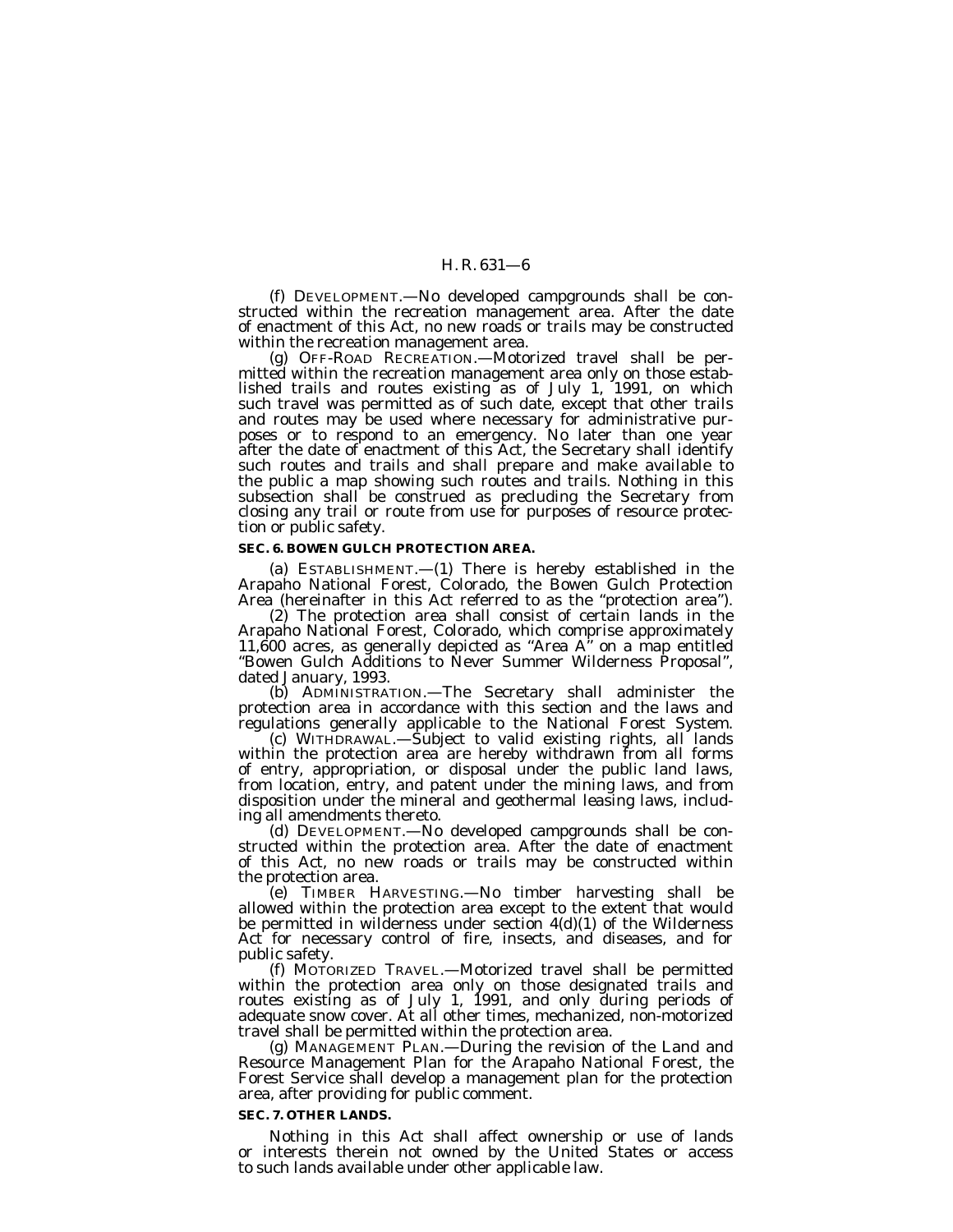#### **SEC. 8. WATER.**

(a) FINDINGS, PURPOSE, AND DEFINITION.— $(1)$  Congress finds that—<br> $(A)$  the lands designated as wilderness by this Act are

(A) the lands designated as wilderness by this Act are located at the headwaters of the streams and rivers on those lands, with few, if any, actual or proposed water resource facilities located upstream from such lands and few, if any, opportunities for diversion, storage, or other uses of water occurring outside such lands that would adversely affect the wilderness values of such lands; and<br>(B) the lands designated as wilderness by this Act are

not suitable for use for development of new water resource facilities, or for the expansion of existing facilities; and

(C) therefore, it is possible to provide for proper manage-<br>ment and protection of the wilderness value of such lands in ways different from those utilized in other legislation designating as wilderness lands not sharing the attributes of the lands designated as wilderness by this Act.

(2) The purpose of this section is to protect the wilderness values of the lands designated as wilderness by this Act by means other than those based on a Federal reserved water right.

(3) As used in this section, the term ''water resource facility'' means irrigation and pumping facilities, reservoirs, water conservation works, aqueducts, canals, ditches, pipelines, wells, hydropower projects, and transmission and other ancillary facilities, and other water diversion, storage, and carriage structures.<br>(b) RESTRICTIONS ON RIGHTS AND DISCLAIMER OF EFFECT.—

(1) Neither the Secretary of Agriculture nor the Secretary of the Interior, nor any other officer, employee, representative, or agent of the United States, nor any other person, shall assert in any court or agency, nor shall any court or agency consider, any claim to or for water or water rights in the State of Colorado, which is based on any construction of any portion of this Act, or the designation of any lands as wilderness by this Act, as constituting an express or implied reservation of water or water rights.

(2)(A) Nothing in this Act shall constitute or be construed to constitute either an express or implied reservation of any water or water rights with respect to the Piedra, Roubideau, and Tabeguache areas identified in section 9 of this Act, or the Bowen Gulch Protection Area or the Fossil Ridge Recreation Management Area identified in sections 5 and 6 of this Act.

(B) Nothing in this Act shall be construed as a creation, recognition, disclaimer, relinquishment, or reduction of any water rights of the United States in the State of Colorado existing before the date of enactment of this Act, except as provided in subsection (g)(2) of this section.<br>(C) Except as provided in subsection (g) of this section, nothing

in this Act shall be construed as constituting an interpretation of any other Act or any designation made by or pursuant thereto.

(D) Nothing in this section shall be construed as establishing a precedent with regard to any future wilderness designations.

(c) NEW OR EXPANDED PROJECTS.—Notwithstanding any other provision of law, on and after the date of enactment of this Act neither the President nor any other officer, employee, or agent of the United States shall fund, assist, authorize, or issue a license or permit for the development of any new water resource facility within the areas described in sections 2, 5, 6, and 9 of this Act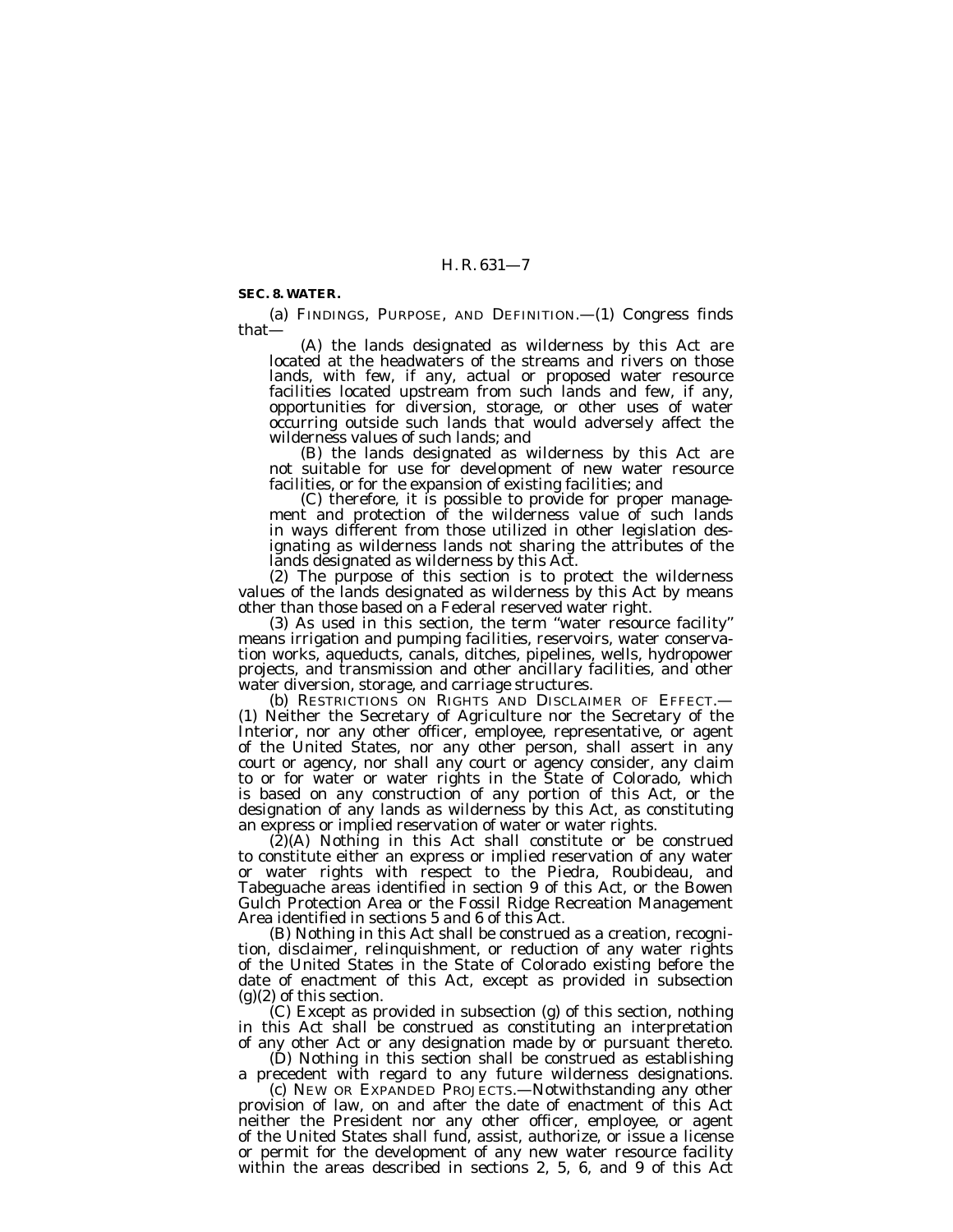or the enlargement of any water resource facility within the areas described in sections 2, 5, 6, and 9 of this Act.

(d) ACCESS AND OPERATION.—(1) Subject to the provisions of this subsection (d), the Secretary shall allow reasonable access to water resource facilities in existence on the date of enactment of this Act within the areas described in sections 2, 5, 6, and 9 of this Act, including motorized access where necessary and customarily employed on routes existing as of the date of enactment of this Act.

(2) Existing access routes within such areas customarily employed as of the date of enactment of this Act may be used, maintained, repaired, and replaced to the extent necessary to maintain their present function, design, and serviceable operation, so long as such activities have no increased adverse impacts on the resources and values of the areas described in sections 2, 5, 6, and 9 of this Act than existed as of the date of enactment of this Act.

(3) Subject to the provisions of subsections (c) and (d), the Secretary shall allow water resource facilities existing on the date of enactment of this Act within areas described in sections 2, 5, 6, and 9 of this Act to be used, operated, maintained, repaired, and replaced to the extent necessary for the continued exercise, in accordance with Colorado State law, of vested water rights adjudicated for use in connection with such facilities by  $\alpha$  court of competent jurisdiction prior to the date of enactment of this Act: *Provided*, That the impact of an existing facility on the water resources and values of the area shall not be increased as a result of changes in the adjudicated type of use of such facility as of the date of enactment of this Act.

(4) Water resource facilities, and access routes serving such facilities, existing within the areas described in sections 2, 5, 6, and 9 of this Act on the date of enactment of this Act shall be maintained and repaired when and to the extent necessary to prevent increased adverse impacts on the resources and values of the areas described in sections 2, 5, 6, and 9 of this Act.

(e) EXISTING PROJECTS.—Except as provided in subsections (c) and (d) of this section, the provisions of this Act related to the areas described in sections 2, 5, 6, and 9 of this Act, and the inclusion in the National Wilderness Preservation System of the areas described in section 2 of this Act, shall not be construed to affect or limit the use, operation, maintenance, repair, modification, or replacement of water resources facilities in existence on the date of enactment of this Act within the boundaries of the areas described in sections 2, 5, 6, and 9 of this Act.

(f) MONITORING AND IMPLEMENTATION.—The Secretaries of Agriculture and the Interior shall monitor the operation of and access to water resource facilities within the areas described in sections 2, 5, 6, and 9 of this Act and take all steps necessary to implement the provisions of this section.

(g) INTERSTATE COMPACTS AND NORTH PLATTE RIVER.—(1) Nothing in this Act, and nothing in any previous Act designating any lands as wilderness, shall be construed as limiting, altering, modifying, or amending any of the interstate compacts or equitable apportionment decrees that apportion water among and between the State of Colorado and other States. Except as expressly provided in this section, nothing in this Act shall affect or limit the develop-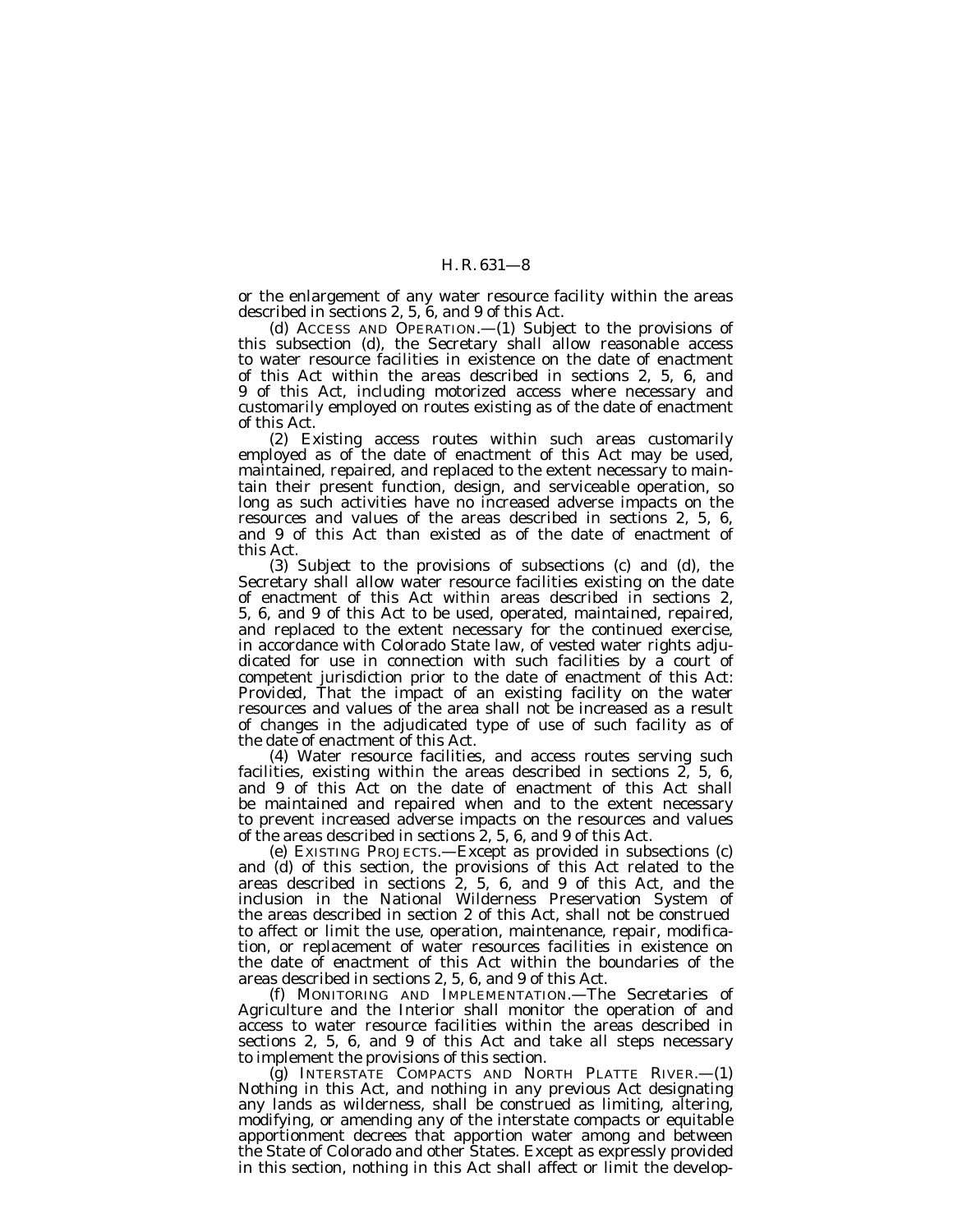ment or use by existing and future holders of vested water rights of Colorado's full apportionment of such waters.

(2) Notwithstanding any other provision of law, neither the Secretary of Agriculture nor any other officer, employee, or agent of the United States, or any other person, shall assert in any court or agency of the United States or any other jurisdiction any rights, and no court or agency of the United States shall consider any claim or defense asserted by any person based upon such rights, which may be determined to have been established for waters of the North Platte River for purposes of the Platte River Wilderness Area established by Public Law 98–550, located on the Colorado-Wyoming State boundary, to the extent such rights would limit the use or development of water within Colorado by present and future holders of vested water rights in the North Platte River and its tributaries, to the full extent allowed under interstate compact or United States Supreme Court equitable decree. Any such rights shall be exercised as if junior to, in a manner so as not to prevent, the use or development of Colorado's full entitlement to interstate waters of the North Platte River and its tributaries within Colorado allowed under interstate compact or United States Supreme Court equitable decree.

#### **SEC. 9. PIEDRA, ROUBIDEAU, AND TABEGUACHE AREAS.**

(a) AREAS.—The provisions of this section shall apply to the following areas:

(1) Certain lands in the San Juan National Forest, Colorado, comprising approximately 62,550 acres, as generally depicted on the map entitled ''Piedra Area'' dated January, 1993;

(2) Certain lands in the Uncompahgre National Forest, Colorado, comprising approximately 19,650 acres, as generally depicted on the map entitled ''Roubideau Area'' dated January, 1993; and

(3) Certain lands in the Uncompahgre National Forest, Colorado, and in the San Juan Resource Area administered by the Bureau of Land Management, comprising approximately 17,240 acres, as generally depicted on the map entitled ''Tabeguache Area'' dated January, 1993.

(b) MANAGEMENT.—(1) Subject to valid existing rights, the areas described in subsection (a) are withdrawn from all forms of location, leasing, patent, disposition, or disposal under public land, mining, and mineral and geothermal leasing laws of the United States.

(2) The areas described in subsection (a) shall not be subject to any obligation to further study such lands for wilderness designation.

(3) Until Congress determines otherwise, and subject to the provisions of section 8 of this Act, activities within such areas shall be managed by the Secretary of Agriculture and the Secretary of the Interior, as appropriate, so as to maintain the areas' presently existing wilderness character and potential for inclusion in the National Wilderness Preservation System.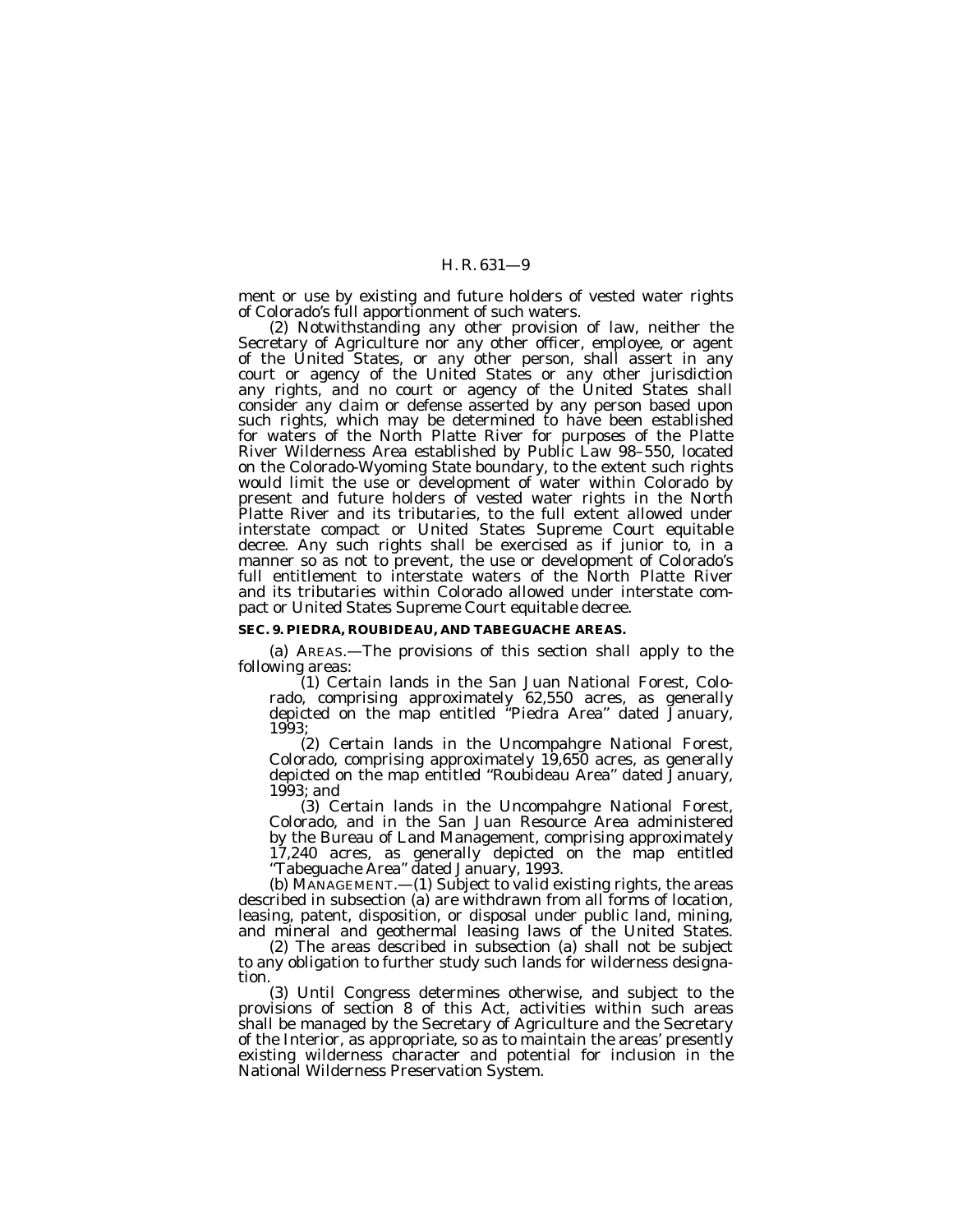(4) Livestock grazing in such areas shall be permitted and managed to the same extent and in the same manner as of the date of enactment of this Act. Except as provided by this Act, mechanized or motorized travel shall not be permitted in such areas: *Provided,* That the Secretary may permit motorized travel on trail number 535 in the San Juan National Forest during periods of adequate snow cover.

(c) DATA COLLECTION.—The Secretary of Agriculture and the Secretary of the Interior, in consultation with the Colorado Water Conservation Board, shall compile data concerning the water resources of the areas described in subsection (a) and existing and proposed water resource facilities affecting such values.

#### **SEC. 10. SPANISH PEAKS PLANNING AREA STUDY.**

(a) REPORT.—Not later than three years from the date of enactment of this Act, the Secretary shall report to the Committee on Natural Resources of the United States House of Representatives and the Committee on Energy and Natural Resources of the United States Senate on the status of private property interests located within the Spanish Peaks planning area of the San Isabel National Forest in Colorado, as generally depicted on a map entitled ''Spanish Peaks Further Planning Area Study'', dated January, 1993.

(b) CONTENTS OF REPORT.—The report required by this section shall identify the location of all private property situated within the exterior boundaries of the Spanish Peaks planning area; the nature of such property interests; the acreage of such private property interests; and the Secretary's views on whether the owners of said properties would be willing to enter into either a sale or exchange of these properties at fair market value if such a transaction became available in the near future.

(c) NO AUTHORIZATION OF EMINENT DOMAIN.—Nothing contained in this Act authorizes, and nothing in this Act shall be construed to authorize, the acquisition of real property by eminent domain.

(d) MANAGEMENT.—Notwithstanding the provisions of section 4(a) of this Act, for a period of three years from the date of enactment of this Act, the Secretary shall manage the Spanish Peaks planning area as provided by section 105(c) of Public Law 96–560.

#### **SEC. 11. PUMPING PLANT NAME CHANGE.**

The facility of the Bureau of Reclamation, Department of the Interior, known as the Granby Pumping Plant of the Colorado-